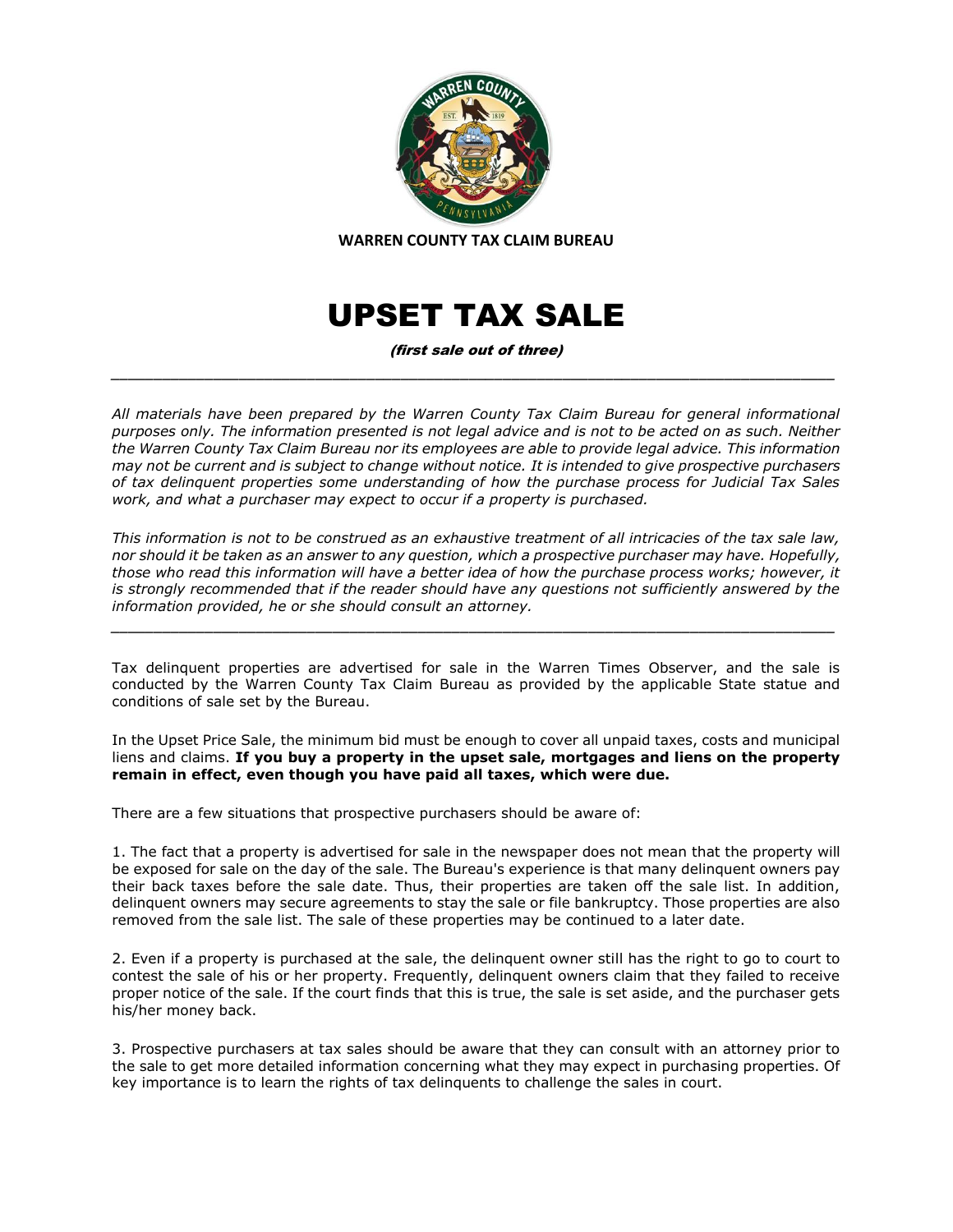

## **WARREN COUNTY TAX CLAIM BUREAU**

If you are interested in purchasing a property at the upset sale, please do the following:

1. Obtain a list of properties scheduled for the upset sale published in the Warren County Times Observer. The lists are usually published the first week of July. List is also available online at warrencopa.com/tax-claim.

2. Know the Map/Parcel number and description of all properties in which you have an interest.

3. The upset sale usually occurs on the last Monday of September. The exact time and date may be available as early as June. This information will be published online as it becomes available at, www.warrencopa.com/tax-claim.

4. Registration is required. Please visit warrencopa.com/tax-claim to fill out a Registration form and Affidavit.

5. The bidding begins when each property is called and identified by the auctioneer.

6. If you are successful in your bid, employees of the Bureau will assist you in following through the purchase process.

7. You are free to bid on more than one property if you so desire.

**Disclaimer:** Note that action taken by a property owner, the Courts, Government Agencies and/or the Tax Claim Bureau may result in deleting a listed property from the UPSET PRICE SALE at any time.

The purpose of the Sale is to offer properties to the highest bidder for delinquent taxes. The initial bid must equal the fixed UPSET PRICE. In addition to the Upset price, purchaser must pay the realty transfer tax, preparation of the Deed, Recording Fee, and the UPI fee, all of these fees are incorporated into the opening bid price. These costs and the Upset Price must be paid as follows: **PAYMENT in FULL** must be made on all property(s) sold immediately after winning. The purchaser on a successful bid shall have Cashier's Checks, Certified Checks, or Money Orders payable to the TAX CLAIM BUREAU, cash is also accepted.

**Pay only by: Cashier's checks, certified checks money orders, or cash**. All listed properties are subject to prior payment of taxes due and to confirmation by the Court of Common Pleas, County of Warren, Pennsylvania. The Tax Claim Bureau will issue a deed to the purchaser. The deed will not contain any warranty, either general or special. **It will take 3 to 6 months for the deed to be issued**.

The Bureau will sell the property as described on the dockets in the Tax Claim Bureau and the Bureau makes no representation or warranty as to the description nor will the Bureau make any survey on the property.